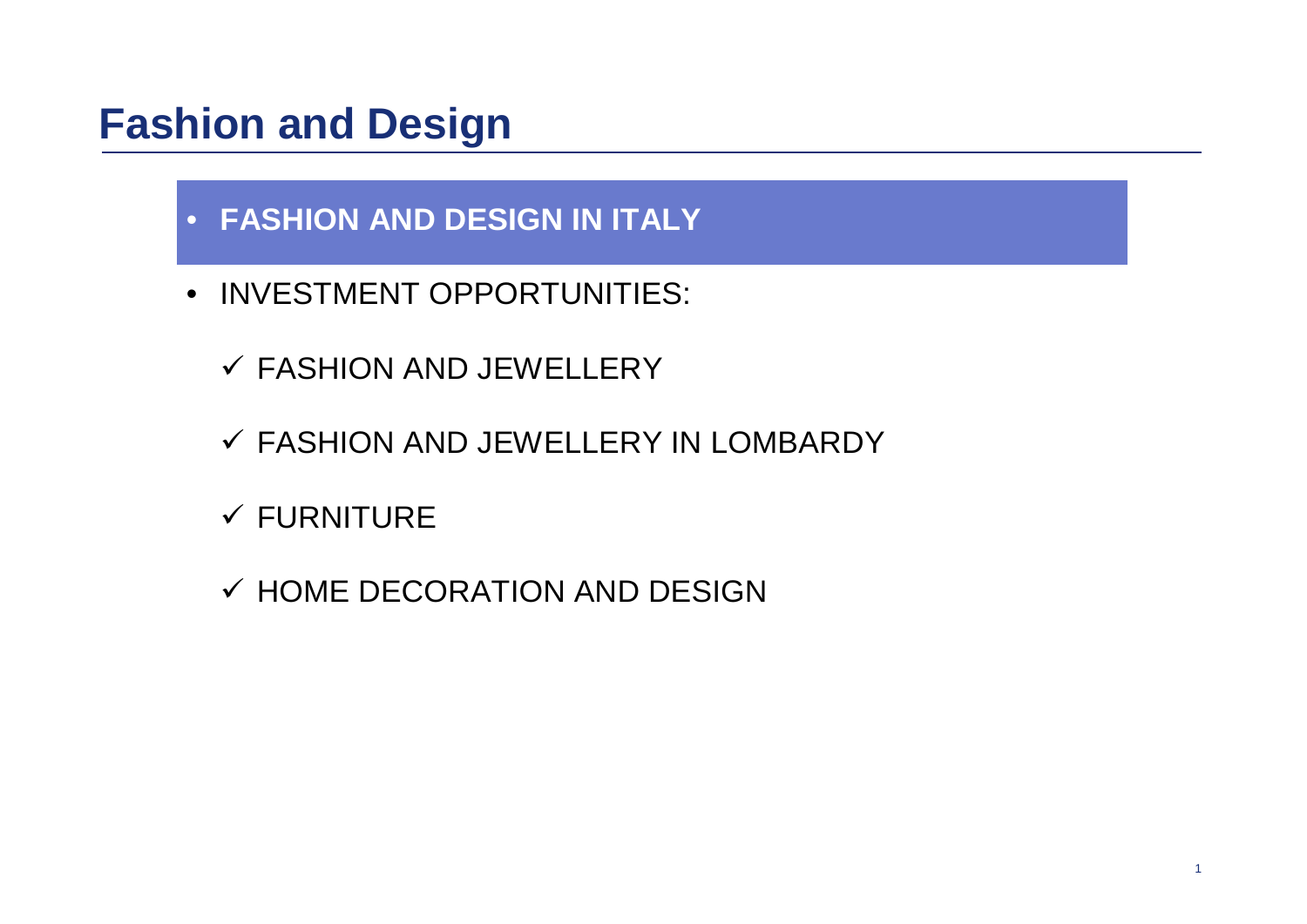### **Fashion & Design**

Billions of dollars



*American organisation rolled out its list of the World's Most Valuable Top 100 Luxury Brands. French fashion house Hermes took the top spot; here are the other fashion brands that made it to the top 10 (January 2012)*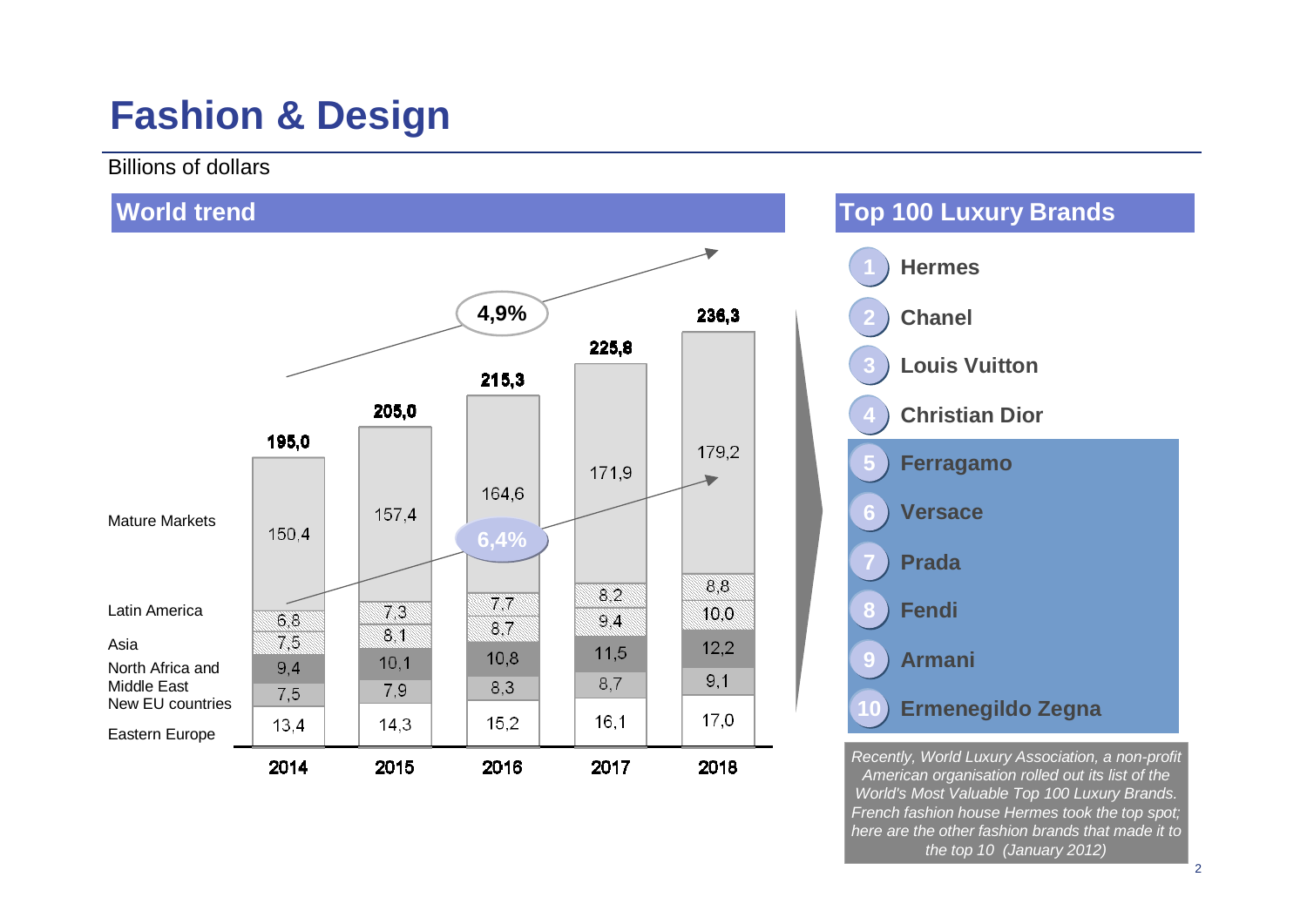### **Foreign Direct Investment in the fashion sector in Italy: recent investments and planned projects**

| <b>Company</b>                             | <b>Object</b>                                                                    |
|--------------------------------------------|----------------------------------------------------------------------------------|
| <b>Louis Vuitton (France)</b>              | Retail project in Venice (and Gucci, Pozzi Ginori<br>Ceramics)                   |
| <b>Desigual (Spain)</b>                    |                                                                                  |
|                                            | Project of opening outlets in Turin, Parma, Limbiate,<br><b>Chieti and Milan</b> |
| <b>Gucci (France)</b>                      |                                                                                  |
|                                            | Retail project in Milan                                                          |
| H&M (Sweden)                               |                                                                                  |
|                                            | Textile and Retail project in Milan                                              |
| <b>Burberry (UK)</b>                       |                                                                                  |
|                                            | Textile and Retail project in Lombardia                                          |
| <b>Balenciaga (France)</b>                 |                                                                                  |
|                                            | Retail project (store) in Rome (Via Borgognona)                                  |
| <b>Bosideng Corporation (China)</b>        |                                                                                  |
|                                            | Retail project in Milan                                                          |
| Bosco di Ciliegi (Russia) Official apparel |                                                                                  |
| provider of the Russian Olympic Team       | Retail project (Store) in Cortina d'Ampezzo                                      |
|                                            |                                                                                  |
| <b>COS-H&amp;M (Sweden)</b>                | Retail project (store) in Milan                                                  |
| H&M (Sweden)                               | Retail project (store) in Liguria (La Spezia)                                    |

# **They believe in us!**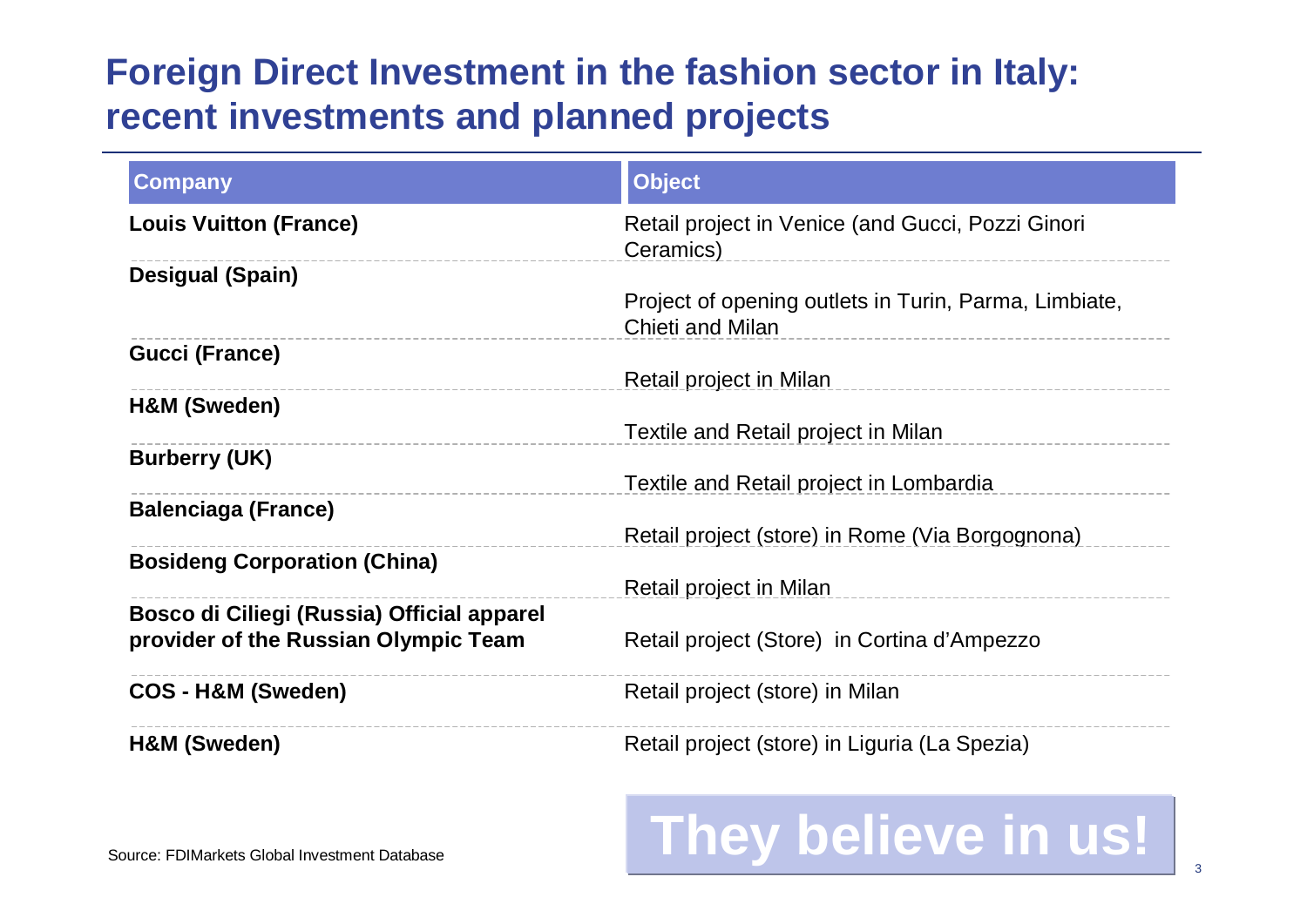- HIGHLIGHTS OF THE SECTORS
- **INVESTMENT OPPORTUNITIES:**
	- **FASHION AND JEWELLERY**
	- FASHION AND JEWELLERY IN LOMBARDY
	- $\checkmark$  FURNITURE
	- $\checkmark$  HOME DECORATION AND DESIGN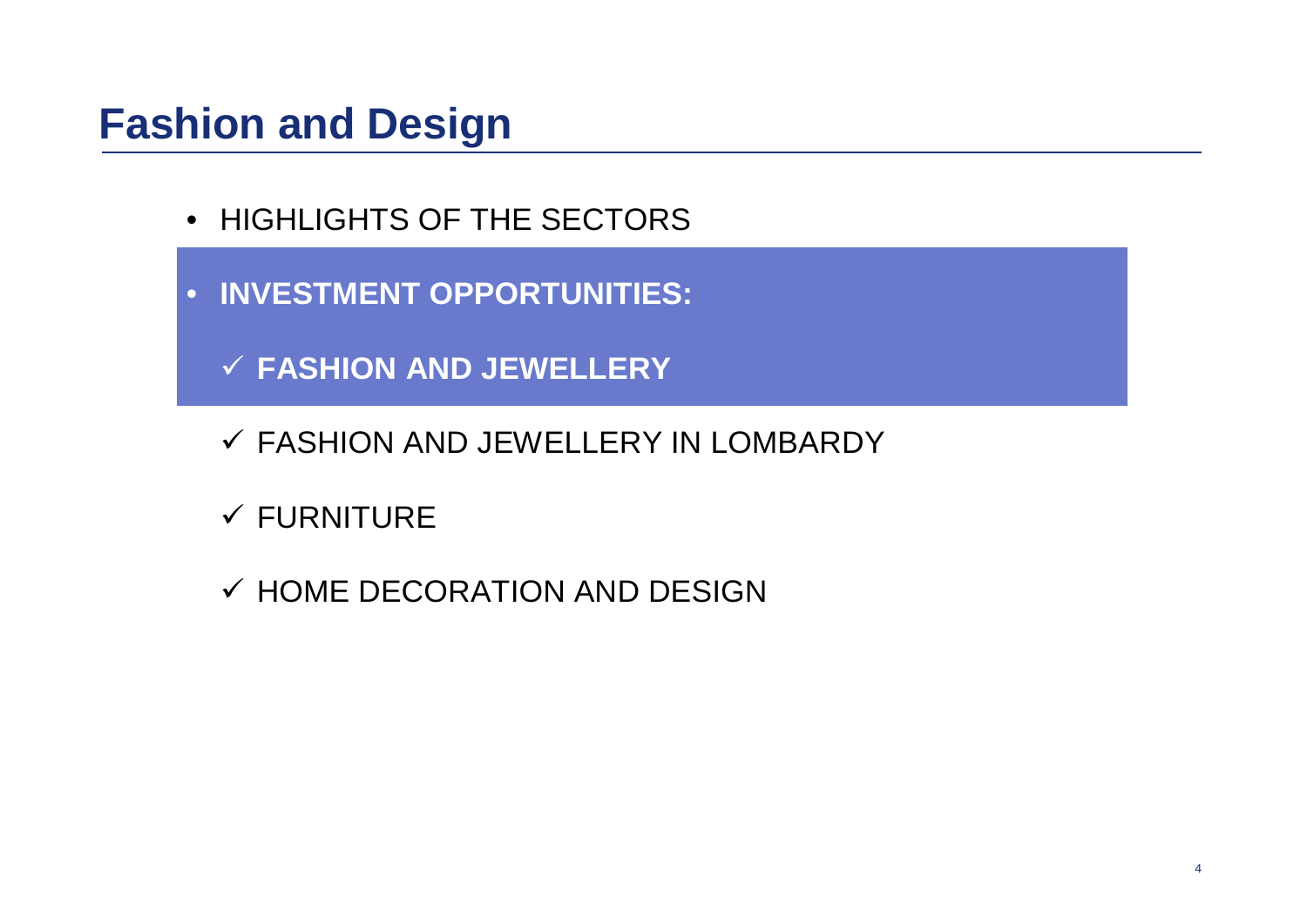### **Investment opportunities: Fashion - Jewellery (1/2)**

|              | <b>Description</b>                                                                                                                                                                                                                                                                                                                                                    | <b>Revenues</b>      | <b>EBITDA 2012</b>  | <b>Employees</b>   | <b>Budget</b>                                                                                |
|--------------|-----------------------------------------------------------------------------------------------------------------------------------------------------------------------------------------------------------------------------------------------------------------------------------------------------------------------------------------------------------------------|----------------------|---------------------|--------------------|----------------------------------------------------------------------------------------------|
| Company      | • This company is the result of the merger of<br>other two companies operating respectively in<br>the underwear and handbags and luggage<br>sector. It was created a couple of years ago<br>with the aim at: supporting international<br>development, providing overall strategic<br>guidance to the brands and leveraging<br>potential economies of scale and scope. | Approx.<br>€280 Mio  | Approx.<br>€ 50 Mio | More than<br>1.400 | • 13% of total<br>2012 turnover<br>produced<br>outside of Italy;<br>target for 2013:<br>18%. |
| Company<br>2 | • Founded more than ten years ago, this<br>company is today a leading Italian mono-<br>brand retailer in underwear and beachwear.<br>• Product range: corsetry, lingerie, beachwear,<br>nightwear, hosiery, cosmetics, sunglasses,<br>shoes and bags.<br>• Mono-brand store network: more than 650, of<br>which almost 540 in Italy.                                  | Approx.<br>€ 140 Mio | $\bullet$ n.a.      | More than<br>650   | $\cdot$ 50 new<br>monobrand<br>stores opening<br>forecasted in<br>2013                       |
| Company<br>3 | • The company has built up one of the leading<br>European retail networks in fashion handbags<br>and luggage.<br>• Product range: handbags, luggage, wallets,<br>accessories (key holders, scarfs, umbrellas)<br>• Mono-brand store network: 529, of which 442<br>in Italy.                                                                                           | Approx.<br>€ 140 Mio | $\bullet$ n.a.      | Almost<br>460      | $\cdot$ 50 new<br>monobrand<br>stores opening<br>forecasted in<br>2013                       |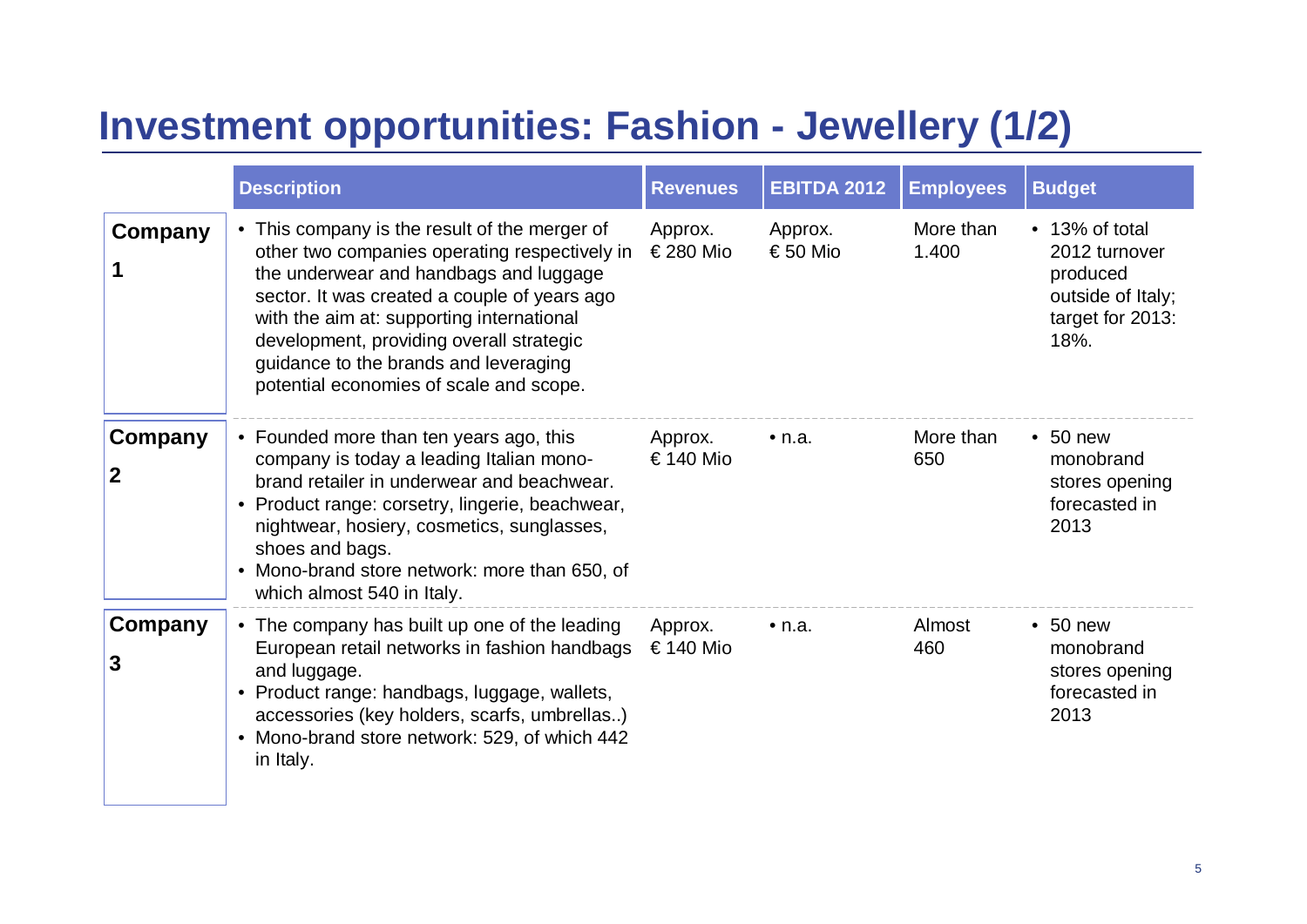### **Investment opportunities: Fashion - Jewellery (2/2)**

|              | <b>Description</b>                                                                                                                                                                                                                                                                                                                                                       | <b>Revenues</b>        | <b>EBITDA 2012</b> | <b>Employees</b> | <b>Budget</b>                            |
|--------------|--------------------------------------------------------------------------------------------------------------------------------------------------------------------------------------------------------------------------------------------------------------------------------------------------------------------------------------------------------------------------|------------------------|--------------------|------------------|------------------------------------------|
| Company<br>4 | • This is an Italian fashion house founded<br>almost twenty years ago. The company<br>produces clothing with an important brand for<br>men and an avant garde "street-couture" line.<br>Recently an important merchant bank<br>acquired more than 15% stake in the<br>company.                                                                                           | € $50 \div 100$<br>Mio | $\bullet$ n.a.     | $\bullet$ n.a.   | $\cdot$ n.a.                             |
| Company<br>5 | • Founded some years ago, this company is a<br>brand focused on swimwear and sportswear.<br>• Product range: racing swimming suits,<br>swimwear, accessories, sportswear and<br>bags.<br>• Mono-brand store network: 7 in Italy.                                                                                                                                         | Approx.<br>€7 Mio      | $\bullet$ n.a.     | 20               | $\bullet$ n.a.                           |
| Company<br>6 | • The company produces clothing, and today<br>operates with almost 300 points of sale; new<br>mono brand are opening in China, Russia,<br>EU and USA.                                                                                                                                                                                                                    | €4,5 Mio               | $\bullet$ n.a.     | $\bullet$ n.a.   | $\bullet$ n.a.                           |
| Company<br>7 | • This is a leading company in the Italian<br>manufacturing of jewellery and high level luxury<br>watches. The company is listed on the Milan<br>Stock Exchange and owns a portfolio of<br>complementary brands. Currently the Group is in<br>the major markets worldwide with fully owned<br>subsidiaries in the most exclusive streets of the<br>world's major cities. | Almost<br>€110 Mio     | $\bullet$ n.a.     | More than<br>570 | • 71% domestic<br>• 29%<br>international |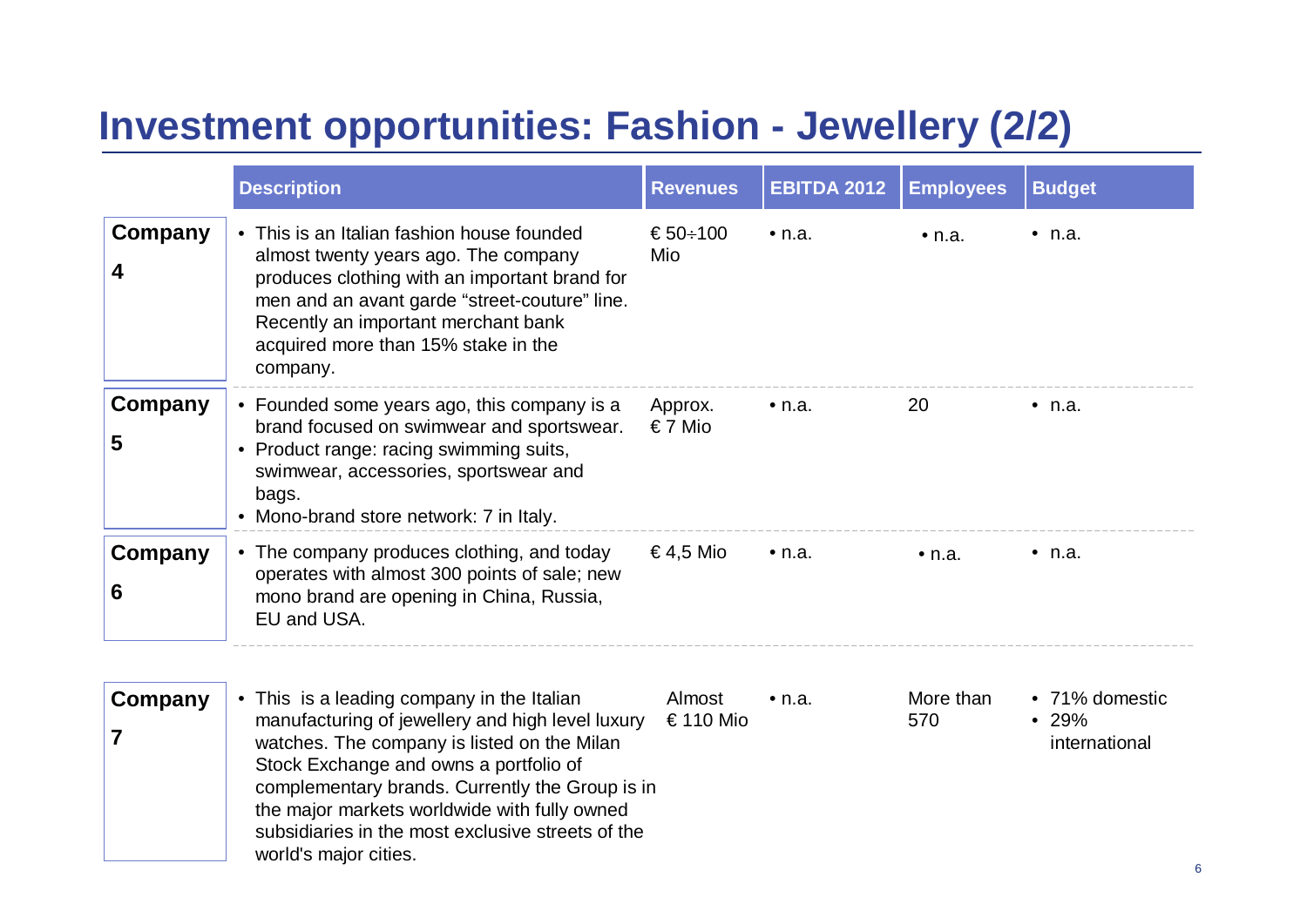- HIGHLIGHTS OF THE SECTORS
- **INVESTMENT OPPORTUNITIES:**
	- FASHION AND JEWELLERY
	- **FASHION AND JEWELLERY IN LOMBARDY**
	- $\checkmark$  FURNITURE
	- $\checkmark$  HOME DECORATION AND DESIGN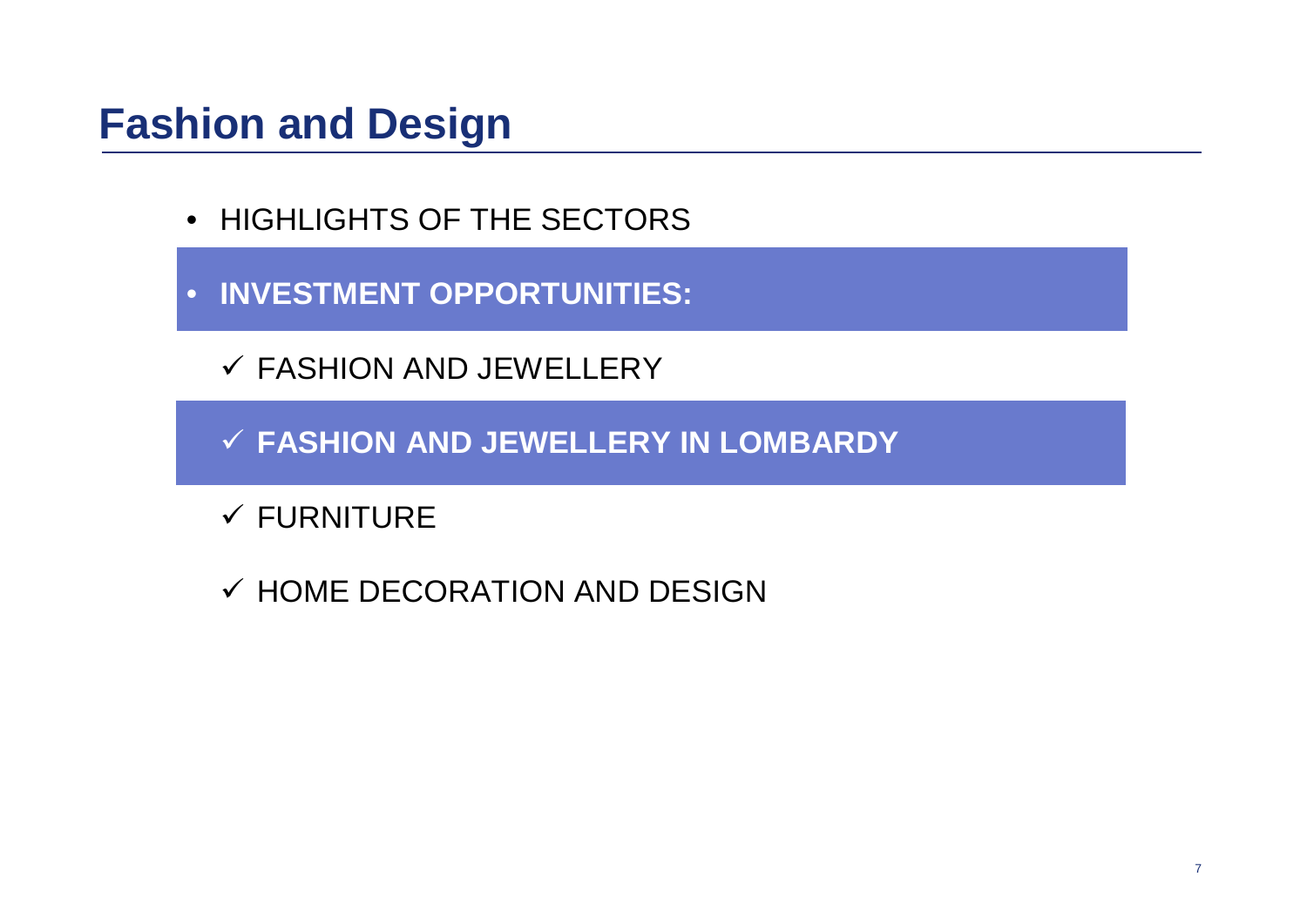# **Investment opportunities in Lombardy: Fashion – Jewellery (1/3) COMPANY A**



### **Company overview**

The company, based in Northern Italy and founded in 1992, is a leading company in **Italy for high quality women's**, **men's and children's clothing and accessories**. The company manufactures its products under 3 brands: men's and women's total look and accessories, women's and men's sportswear and accessories and Kids apparels. Distribution is both direct (handled by the Milan showroom) and also through a network of agents **The company employs around 68 people**

### **Markets**

Foreign revenues are expected to reach ~25% of total revenues in 2012 and 40% in 2013. Sales are in **Italy, Germany, Belgium, Holland, Scandinavia, Spain, Austria, Switzerland, Russia, Korea and China**. Future expansion is planned through distribution development in retailing abroad (China and Korea in particular)

| <b>Financial highlights</b> |       |       |  |  |  |
|-----------------------------|-------|-------|--|--|--|
| (Data in €mln)              | 2010  | 2011  |  |  |  |
| <b>TURNOVER</b>             | 41,4  | 42,7  |  |  |  |
| <b>EBITDA</b>               | 2,4   | 2,7   |  |  |  |
| <b>PROFIT</b>               | 1,3   | 1,2   |  |  |  |
| <b>NFP</b>                  | (5,2) | (4,7) |  |  |  |

#### **Financial highlights Transaction proposed**

The deal may have two components:

- $\checkmark$  Certainly an Au Cap from 5-8m for the development of distribution statistics
- $\checkmark$  The sale by the 1/2 of the 3 current members (not the actual owner), both at 33% each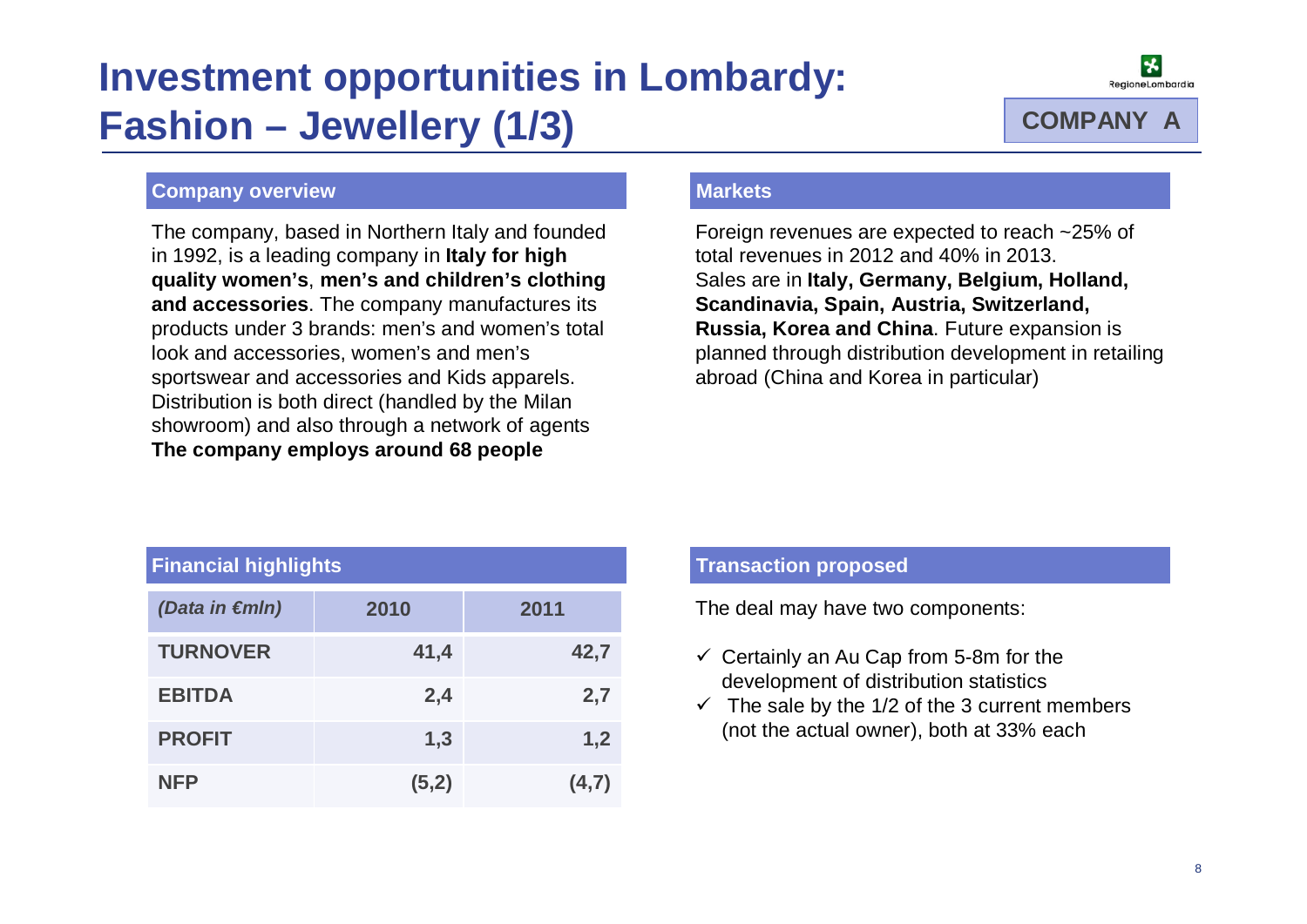# **Investment opportunities in Lombardy: Fashion – Jewellery (2/3)**



### **Company overview**

The company, based in Northern Italy and founded in 1993, is behind the design, production and distribution of different brands, positioned in **the medium-high end sportswear segment** and **high fashion bracket**.

Main products are; **denim, clothing , accessories, shoes** 

The production is 80% in Italy

### **Markets**

The distribution is handled by agents in Italy, France, Spain, Germany and by distributors in Scandinavia, UK, Greece, Russia, Japan and Holland. In America the company decided to open its own DOS in Miami at the end of 2007

| <b>Financial highlights</b> |      |         |  |  |
|-----------------------------|------|---------|--|--|
| (Data in €mln)              | 2011 | 2012    |  |  |
| <b>TURNOVER</b>             | 85,4 | 133,8   |  |  |
| <b>EBITDA</b>               | 4,4  | 6,1     |  |  |
| <b>PROFIT</b>               | 1,1  | 1,3     |  |  |
| <b>NFP</b>                  | (25) | (29, 3) |  |  |

#### **Financial highlights Transaction proposed**

The owner is available for both solutions:

- $\checkmark$  A financial partner, in the minority, it enters in Au Cap to finance the capex in the retail sector (20- 25m for the opening of flagship stores in Europe 8), with probable exit after 3-4 years
- $\checkmark$  Sell the majority to an industrial partner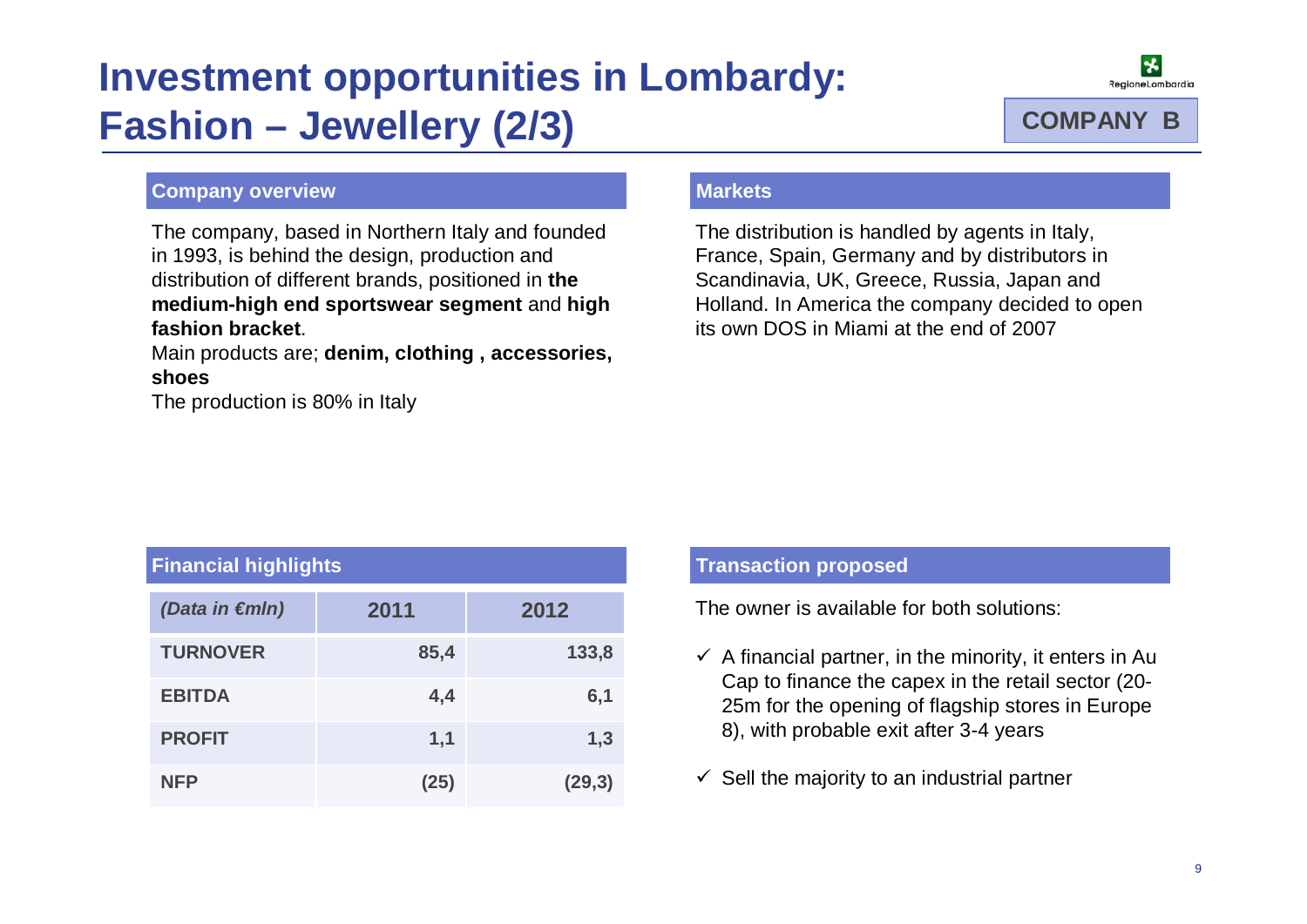# **Investment opportunities in Lombardy: Fashion – Jewellery (3/3)**



| <b>COMPANY 1</b>                 | <b>BUSINESS OVERVIEW</b>                                                                                                                                             | <b>FINANCIAL HIGHLIGHTS (mln euro)</b>                |                                                  | <b>TRANSACTION STRUCTURE</b>                                                                                          |  |
|----------------------------------|----------------------------------------------------------------------------------------------------------------------------------------------------------------------|-------------------------------------------------------|--------------------------------------------------|-----------------------------------------------------------------------------------------------------------------------|--|
| Sector:<br>Apparel<br>producer   | The company, based in Northern Italy,<br>produces high quality women's,<br>men's and children's clothing and<br>accessories.                                         | Turnover 2011<br>42,7<br><b>EBITDA</b><br>2,7         |                                                  | The Company is looking for 5-8mln<br>for the development of<br>distribution statistics or to sell a<br>minority stake |  |
| <b>COMPANY 2</b>                 | <b>BUSINESS OVERVIEW</b>                                                                                                                                             | <b>FINANCIAL HIGHLIGHTS (mln euro)</b>                |                                                  | <b>TRANSACTION STRUCTURE</b>                                                                                          |  |
| Sector:<br>Apparel               | The company produces different brands,<br>positioned in the medium-high end<br>sportswear segment and high fashion<br>bracket                                        | <b>Turnover 2012</b><br>133,8<br><b>EBITDA</b><br>6,1 |                                                  | The Company is seeking to sell<br>the majority stake to an<br>industrial partner                                      |  |
| <b>COMPANY 3</b>                 | <b>BUSINESS OVERVIEW</b>                                                                                                                                             | <b>FINANCIAL HIGHLIGHTS (mln euro)</b>                |                                                  | <b>TRANSACTION STRUCTURE</b>                                                                                          |  |
| Sector:<br>Apparel               | The company, based in Northern Italy,<br>produces clothes, accessories and shoes.<br>The company owns a strong brand with<br>more than 20 different product category |                                                       | Total turnover in 2012<br>was around 15 mln euro | Majority investor to:<br>√develop Arab countries<br>√increase Russia presence<br>√develop Asian market                |  |
| <b>COMPANY 4</b>                 | <b>BUSINESS OVERVIEW</b>                                                                                                                                             | <b>FINANCIAL HIGHLIGHTS (mln euro)</b>                |                                                  | <b>TRANSACTION STRUCTURE</b>                                                                                          |  |
| Sector:<br><b>Bridal dresses</b> | The Company produces luxury bridal dresses.<br>Design and production are 100% Made in<br>Italy (except embroideries that are made in<br>India)                       | Turnover 2011<br>10,6<br><b>EBITDA</b><br>0,6         |                                                  | Sale is for 100% due to lack of<br>generation change. Major<br>interest from Asian potential<br>investors             |  |
| <b>COMPANY 5</b>                 | <b>BUSINESS OVERVIEW</b>                                                                                                                                             | <b>FINANCIAL HIGHLIGHTS (mln euro)</b>                |                                                  | <b>TRANSACTION STRUCTURE</b>                                                                                          |  |
| Sector:<br>Gold jewellery        | The Company is a leading manufacturer of<br>gold jewellery and its collection includes<br>couture, woman and man. The Company<br>has over 50 years of experience     |                                                       | 27,4<br>16,1                                     | The Company is seeking for<br>foreign investors willing to<br>acquire 100% of the stakes                              |  |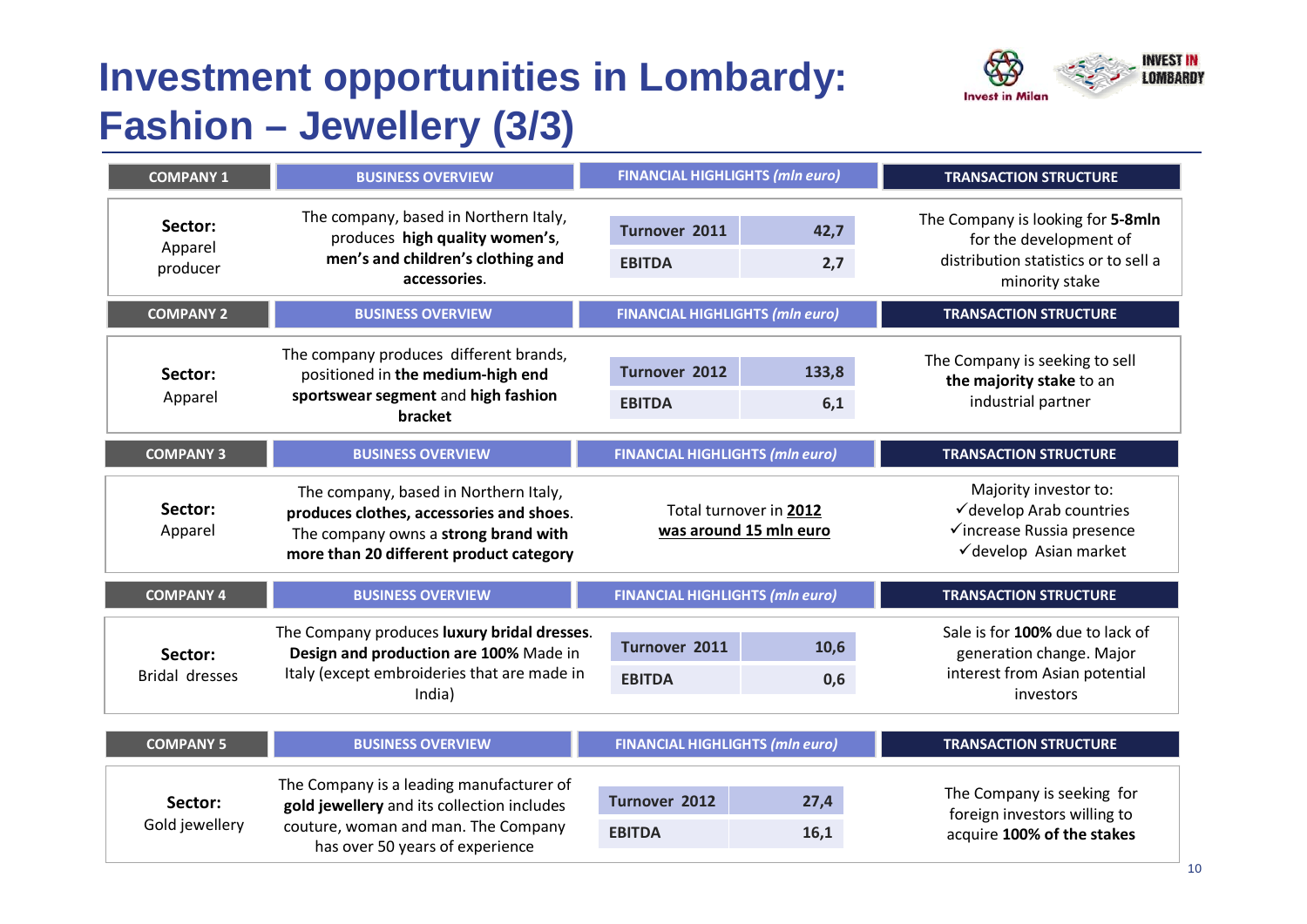- HIGHLIGHTS OF THE SECTORS
- **INVESTMENT OPPORTUNITIES:**
	- FASHION AND JEWELLERY
	- FASHION AND JEWELLERY IN LOMBARDY

**FURNITURE**

 $\checkmark$  HOME DECORATION AND DESIGN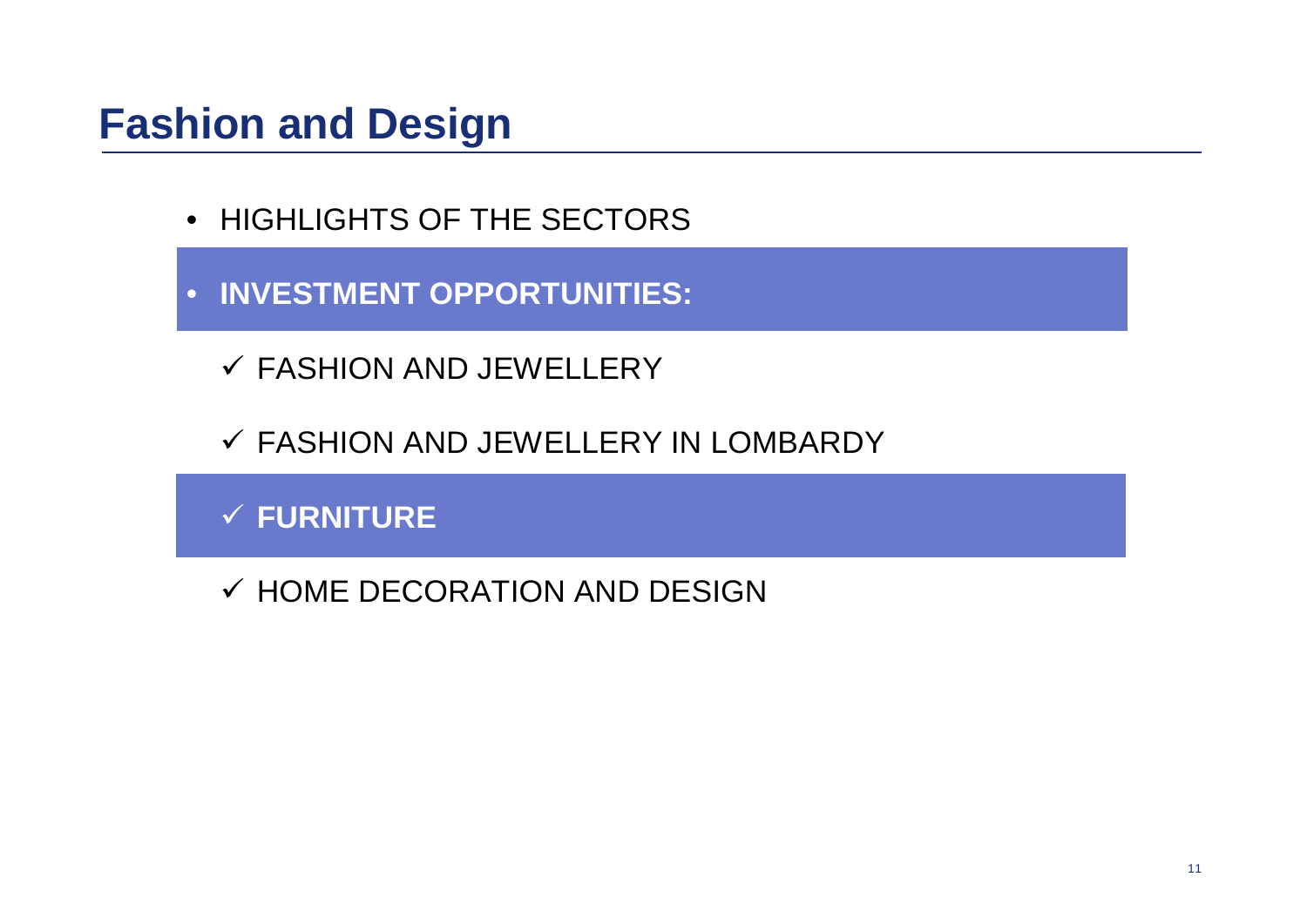### **Investment opportunities: Furniture**

|              | <b>Description</b>                                                                                                                                                                                                                                                                                                                                                                                                               | <b>Revenues</b> | <b>EBITDA</b><br>2012 | <b>Employees</b> | <b>Budget</b>                            |
|--------------|----------------------------------------------------------------------------------------------------------------------------------------------------------------------------------------------------------------------------------------------------------------------------------------------------------------------------------------------------------------------------------------------------------------------------------|-----------------|-----------------------|------------------|------------------------------------------|
| Company<br>8 | • Started in 1961 as an artisan-based firm the<br>company quickly developed into one of the most<br>important kitchen furniture manufacturers in<br>Italy. About 1.000 sales points in Italy.<br>Distribution network of more than 300 sales<br>points worldwide: 150 in Europe, more than 40 in<br>Russia and the Eastern Republics, 30 in North<br>America, 15 in the Central and South America<br>and 15 in Asia and Oceania. | € 174 Mio       | $\bullet$ n.a.        | 548              | • 84% domestic<br>• 16%<br>international |
| Company<br>9 | • The company has been famed since its<br>foundation for sophistication and elegance with<br>exquisite design, offering the consumer market<br>fine but not unaffordable kitchens featuring<br>carefully crafted details, quality, safety and<br>environment-friendliness. It's market share in<br>Italy is $1,5\%$ .                                                                                                            | € 24 Mio        | $\bullet$ n.a.        | 103              | • 83% domestic<br>• 17%<br>international |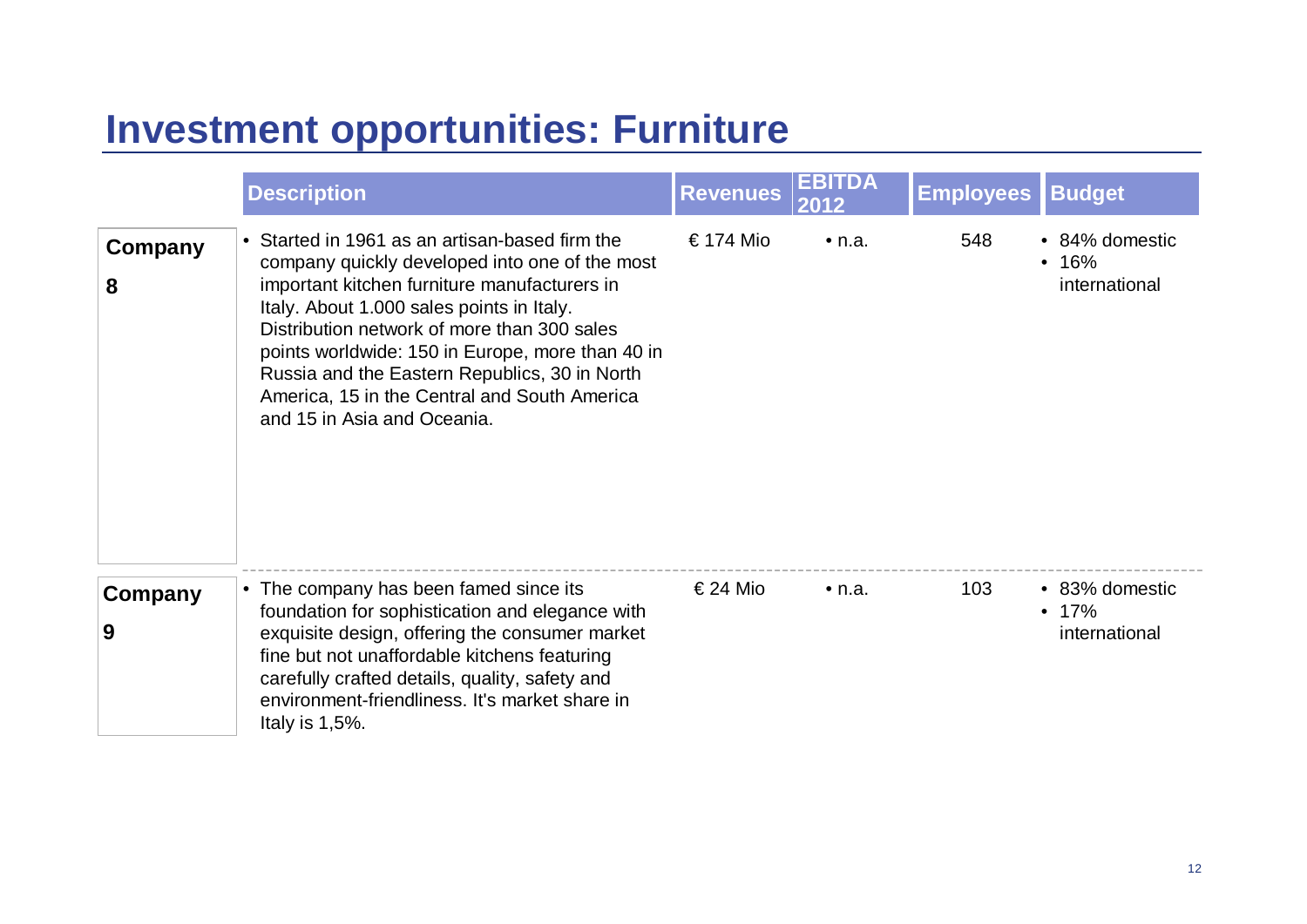- HIGHLIGHTS OF THE SECTORS
- **INVESTMENT OPPORTUNITIES:**
	- FASHION AND JEWELLERY
	- FASHION AND JEWELLERY IN LOMBARDY
	- $\checkmark$  FURNITURE

**HOME DECORATION AND DESIGN**